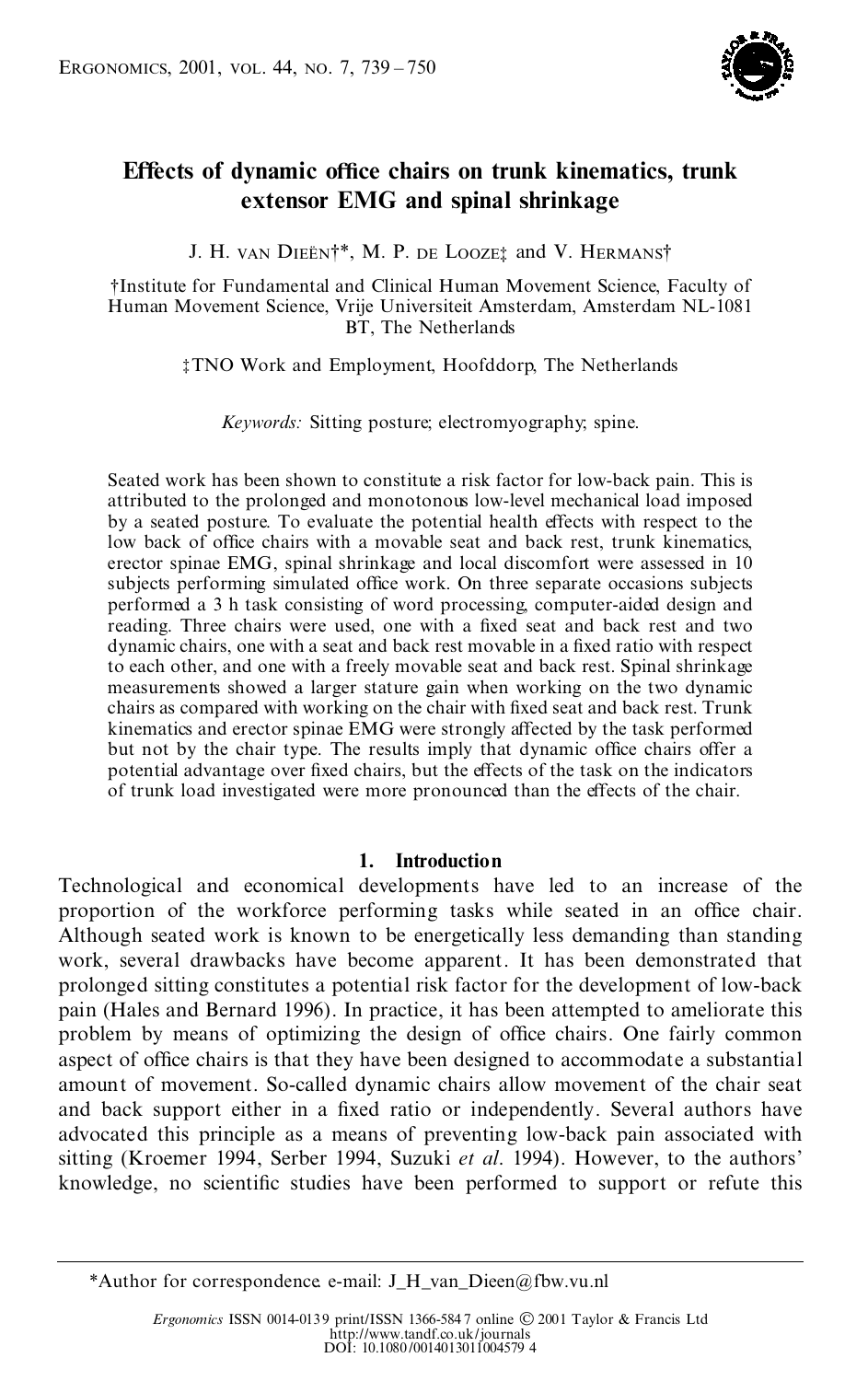claim. In addition, a theoretical evaluation of this is hampered by the lack of knowledge of the mechanism explaining the association between sitting and low back pain.

Some studies have demonstrated associations between a history of sedentary work, low-back pain prevalence and degenerative changes of the intervertebral disc (Evans *et al*. 1989, Videman *et al*. 1990). It has been shown that sustained compression on the discs, as occurs during sitting, hampers fluid flow into the disc (Kingma *et al.* 2000), which consequently affects disc nutrition adversely (Maroudas *et al*. 1975, Holm *et al*. 1981). Reducing the compression force acting on the spine (Kraemer *et al*. 1985) or imposing movements (Deursen *et al*. 2001) may both reduce or reverse the flow of fluid from the disc. This would result in reduced spinal shrinkage or enhanced recovery of shrinkage, since spinal shrinkage is in part accounted for by fluid flow from the intervertebral discs (Roberts *et al.* 1998). This can therefore explain the reduced spinal shrinkage when using, for instance, a chair with a back rest as opposed to one without back rest (Eklund and Corlett 1987, Althoff *et al.* 1992) or when using a chair which imposes trunk movements by a motor (Deursen *et al.* 1999). Following this rationale, these effects can be interpreted as beneficial with respect to disc nutrition. However, the studies cited were not made on dynamic office chairs. Jensen and Bendix (1992), who studied this type of chair, found no effect of a movable chair seat (with a fixed back support) on the amount of trunk movement.

In addition to effects on the spinal column, the prolonged low-level static load on the back during sitting can be hypothesized to affect back muscles adversely. Prolonged low-level activity of muscle has been implicated to lead to muscle pain in other muscle groups due to the continuous and relatively high activity of a fraction of the motor units in the muscle (Hägg 1991, Westgaard and DeLuca 1999). In addition, contraction levels of the trunk extensors of as low as 2% of maximum voluntary force have been shown to impair oxygenation of this musculature (McGill *et al.* 2000). Dynamic office chairs allow opposite movements of seat and back support, which accommodate a reclining posture allowing for relaxation of back muscles. If subjects use this opportunity, as they appear to do (Miedema *et al*. 1999), sitting on a dynamic chair might entail more opportunity for relaxation of the type I motor units and recovery of oxygenation. In addition, if this type of chair does facilitate changes of posture, this might also stimulate alternation of activity of different parts of the extensor musculature (Dieën et al. 1993), which would also prevent continuous activation of type I motor units. Both more frequent postural changes and more frequent periods of relaxation of parts of the extensor musculature have been indicated to prevent back discomfort experienced during prolonged sitting (Salewytsch and Callaghan 1999).

Finally, even if subjects do not move more on a dynamic chair, the movable backrest on these chairs might optimize support by following the trunk movements. This could lead to a reduced mean activity of back muscles and consequently to a reduction in disc compression (Andersson *et al*. 1974).

The aim of the present study was to study the effects of dynamic office chairs on the low back. Following the above theoretical considerations, the amount of trunk movement, the activity of the back muscles and spinal shrinkage were measured in subjects working on a stationary office chair and on two types of dynamic chairs. In addition, the subjects rated their perceived discomfort.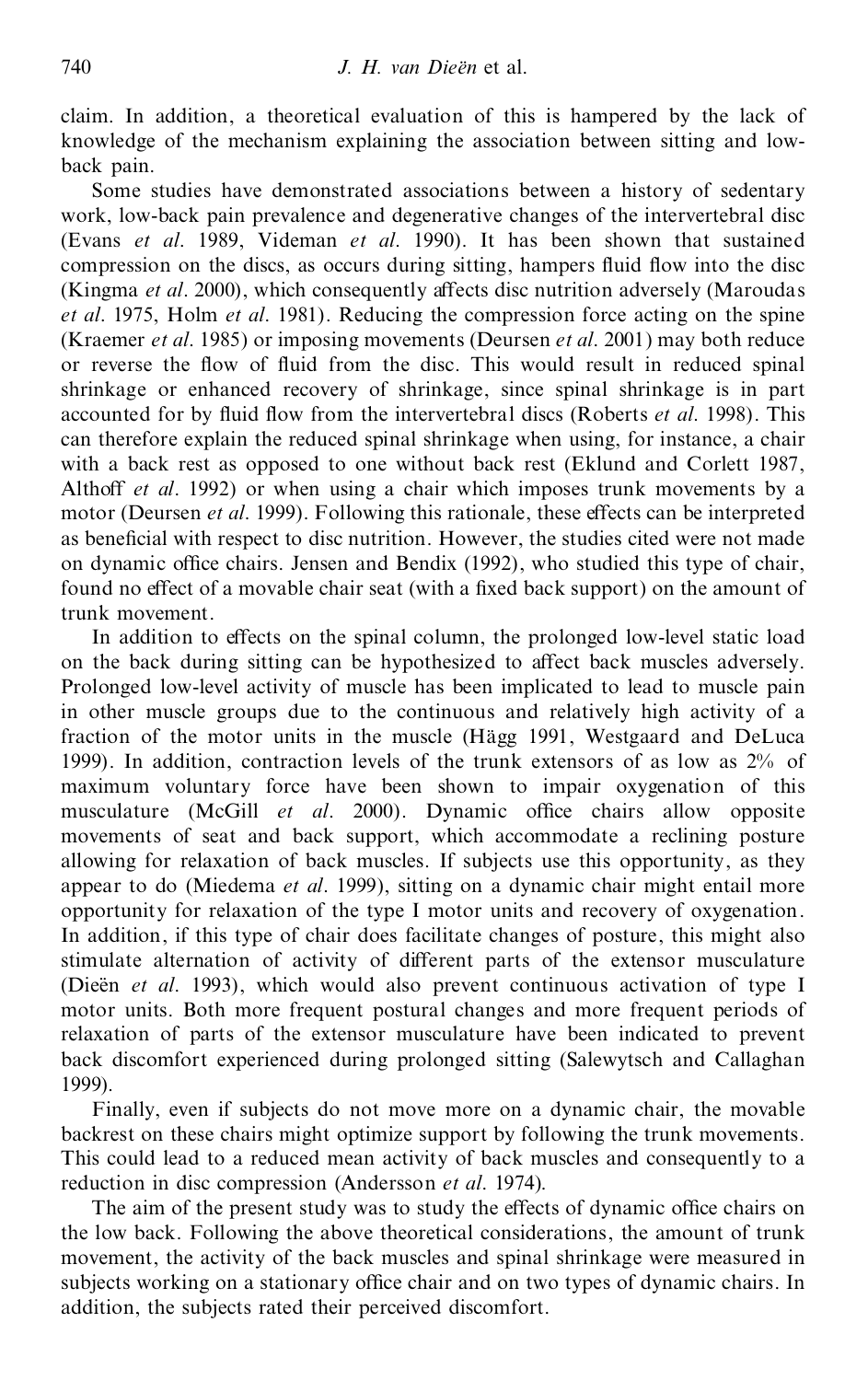### **2. Methods**

## 2.1. *Subjects*

Ten healthy subjects, three females and seven males, participated in the experiment after signing an informed consent form. Their mean age was  $21$  (range  $21 - 24$ ) years, mean height was  $1.81$  ( $1.71 - 1.90$ ) m and mean body mass was  $75$  ( $65 - 87$ ) kg. All subjects were experienced users of word-processing and computer-aided design software.

# 2.2. *Chairs*

Two types of dynamic chair were used in the experiment (figure 1): chair DA allowed independent sagittal plane rotation of back rest and seat, chair DB allowed rotation in a fixed ratio of the seat-to-back rest rotation  $(1:2.7)$ . The first chair was also used with the back rest and seat fixed (seat horizontal and back rest at  $95^{\circ}$  with respect to the seat and this configuration is called chair FA).

The chairs were adjusted for each subject according to a fixed protocol. First, the height of the seat was adjusted to slightly below knee height, resulting in a knee angle of slightly  $> 90^{\circ}$  when the feet were in full contact with the floor. This height was measured and reproduced in each of the experimental sessions of the subject. The depth of the seat was standardized across subjects except when using chair DA. In this case seat depth was related to the position of the seat with respect to the axis of rotation. This was adjusted so that the subject was in equilibrium when sitting upright. The height of the arm supports was adjusted so that the forearm was supported when the upper arms were hanging vertically beside the trunk and the elbows were flexed  $90^\circ$ . The horizontal distance between the arm supports was kept constant. The height of the back rest was adjusted so that subjectively optimal support was attained. The resistance of the dynamic chairs to movement was adjusted by one of the researchers, based on feedback from the subject. It was emphasized to the subjects that a minimum resistance should be chosen, while



Figure 1. Chairs used in the experiment (left, DA/FA; right, DB).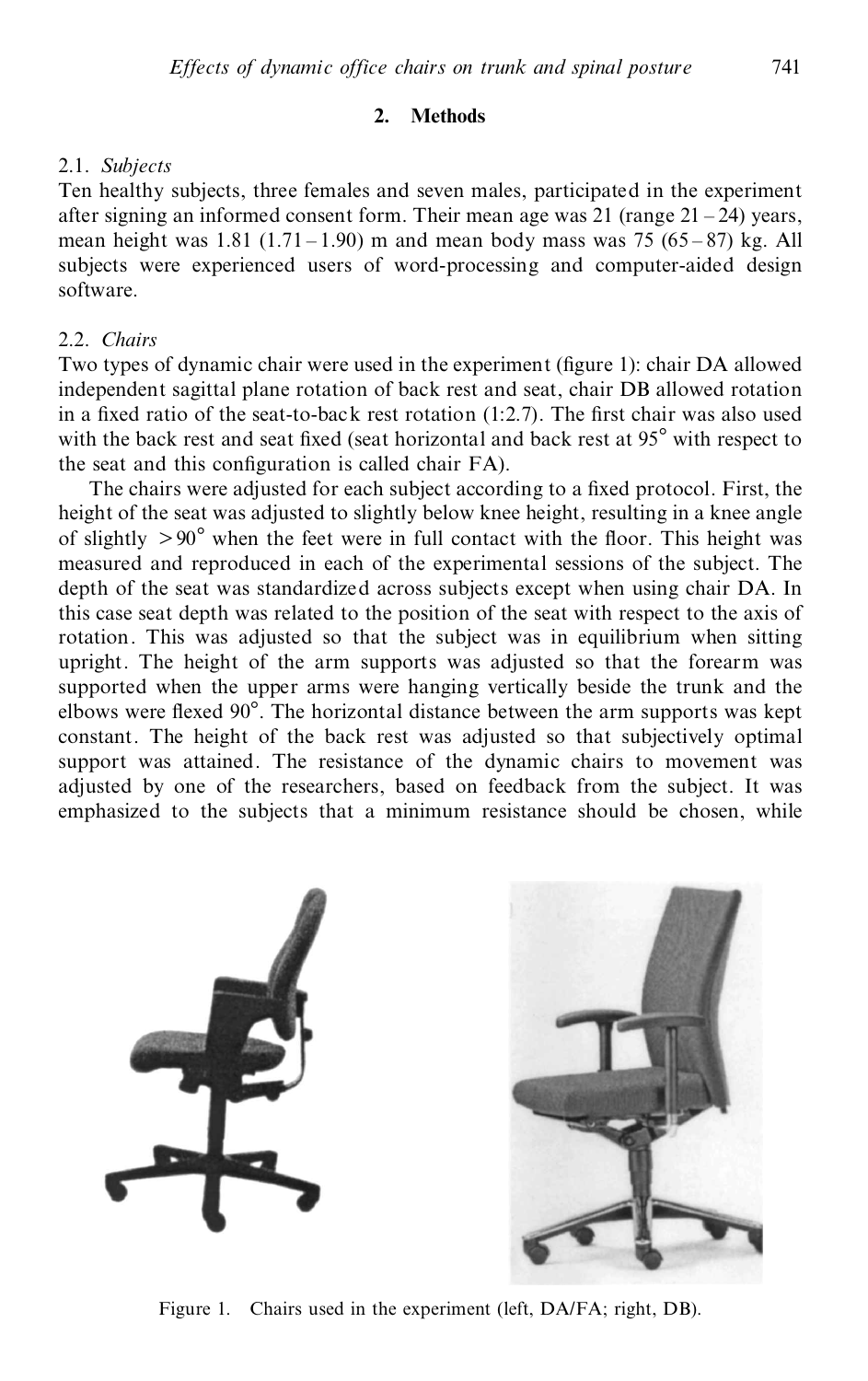maintaining a 'sense of safety'. Finally the height of the desk surface was aligned with the surface of the arm supports.

### 2.3. *Experimental task*

Each subject participated in three sessions (each using one of the three chair types) on separate days starting at the same time of day. The chairs were used in a random order. In each session a standardized 3 h task was performed. The task consisted of three activities: word processing, reading a book and computer-aided design (CAD). The word-processing task consisted of reproducing a printed text. The placement of the document varied between subjects but was constant for each subject. The CAD task consisted of reproducing a drawing provided on paper, mainly using the mouse as an input device. Word processing and CAD were performed in three blocks of 45 min each followed by 15 min of reading (figure 2). During the 3 h the subject was not allowed to rise from the chair.

Prior to the experimental task and the stature measurements, at least two maximum isometric trunk extension efforts were performed to obtain an estimate of maximum erector spinae muscle activation. These contractions were elicited by having the subject support the upper body over the edge of a bench, while one of the experimenters pushed the subject's upper body downward.

### 2.4 *Measurements*

Markers were attached to the subject at the level of the C7 spinous process, the right hip, the knee and ankle joints, and to the chair over the axis of rotation of the seat (chair marker). Marker positions were recorded on video (sVHS) for 5 min at the periods indicated in figure 2. The camera was positioned to provide a sagittal plane image. Video-frames were digitized and marker locations determined semi automatically using commercially available software (Winanalyze).

Activity of the back muscle was measured through surface-EMG. Electrodes (Ag/AgCl) were applied bilaterally 3 cm paravertebral at the level of the spinous



Figure 2. Schematic overview of the experimental procedures. The horizontal line represents a time axis. The experimental tasks are represented below the axis. Arrows indicate the periods during which measurements were taken.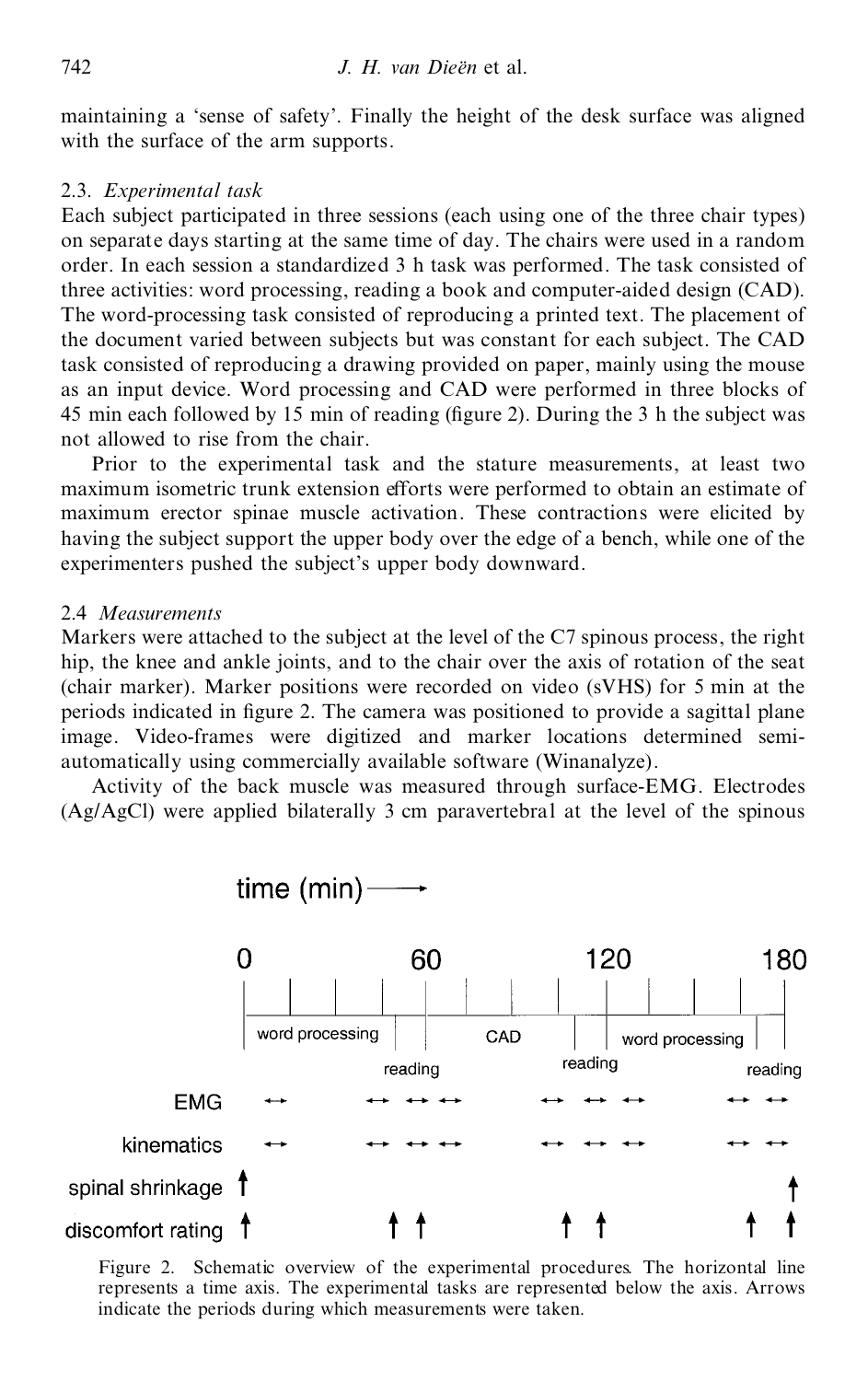processes of L3 and T10. The signals were amplified  $(20 \text{ times, input impedance})$  $>10^{12}$ Q, CMRR  $>90$  dB), band-pass filtered (10–400 Hz), 22 bits A/D converted at a rate of 1000 samples per second and stored on disk (Porti 17, TMS, Enschede, The Netherlands). This measurement procedure yielded a resolution of  $1.2 \times 10^{-4}$  mV or about 0.001% MVC. EMG was sampled during the periods in which the video recordings were made.

Spinal shrinkage, the change in length of the spine under the influence of a change in compressive loading, was estimated with a stadiometer (figure 3). Equipment and procedures were similar to those in previous studies (Eklund and Corlett 1984, Dieën *et al.* 1994). In short, the stadiometer allows for reproducible (within 1 mm) measurements of stature. Accurate reproduction of the subject's standing posture from one measurement to another was obtained through mechanically restraining the positions and inclinations of the feet, the pelvis and the head (allowing vertical displacement of the head only), and by requiring the subject to reproduce the distribution of body weight over the left and right forefeet and heels on each measurement. During the measurement subjects kept their arms crossed over their chests and held their breath, without prior deep expiration or inspiration. Each measurement was the average stature measured over 5 s at 20 Hz. Twenty measurements of stature were performed just prior to the experimental task and 20 immediately after the task, with the subjects stepping off the stadiometer between measurements. To avoid confounding of shrinkage results, measurements in each subject always started at the same time of day (either 10.00 or 14.00 hours) and subjects were instructed not to participate in any strenuous physical activity for 24 h prior to the trial.



Figure 3. Stadiometer used to estimate spinal shrinkage.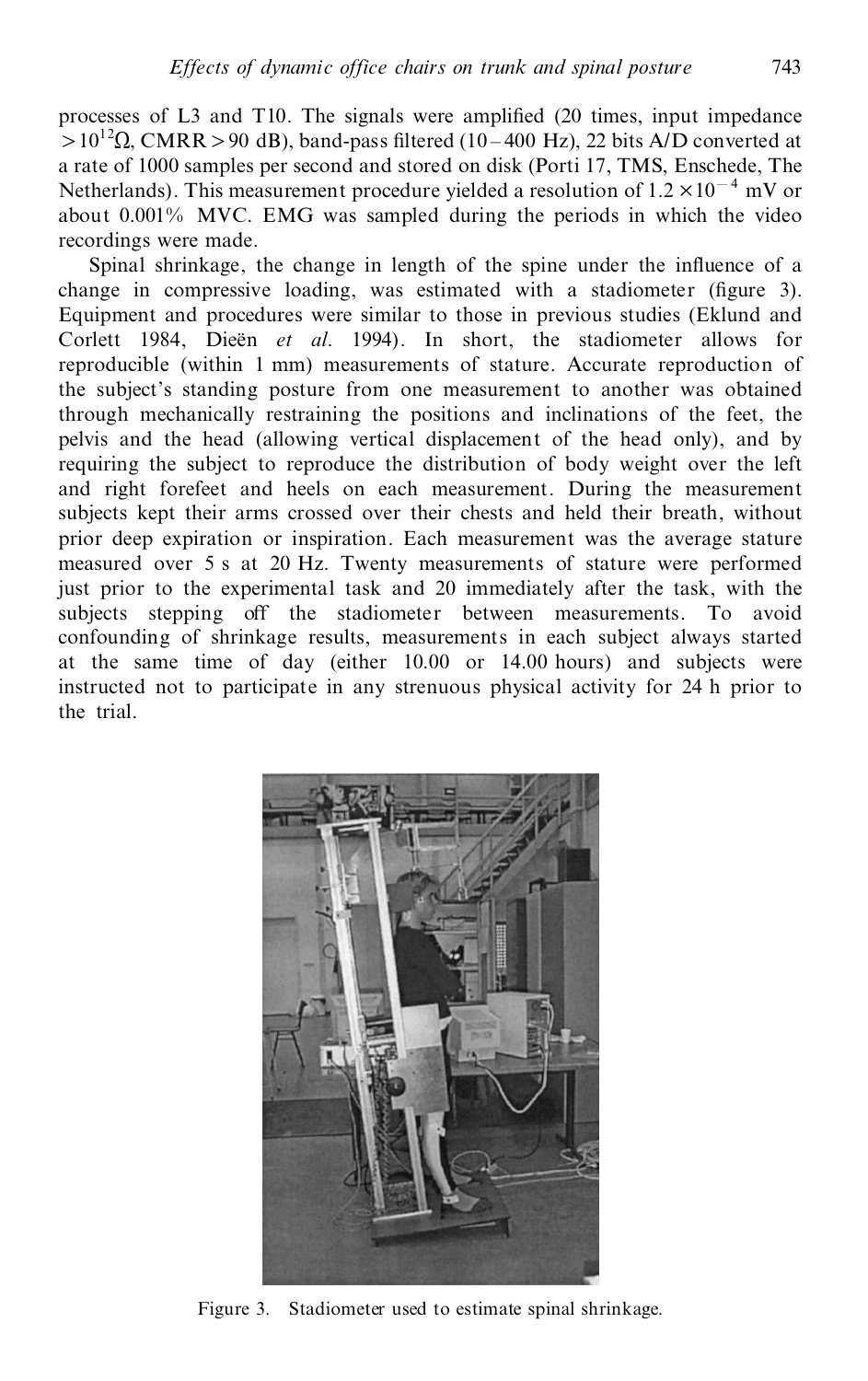Perceived discomfort was rated at the instants indicated in figure 2 using a 10point scale, with zero representing no discomfort and 10 being worst imaginable discomfort. Subjects first identified areas where discomfort was experienced using a body chart and subsequently rated the discomfort for those areas separately (Grinten and Smitt 1992).

#### 2.5 *Data analysis*

The analysis of the kinematic data was based on the exposure variance analysis (EVA) as proposed by Mathiassen and Winkel (1991). This method describes the time series of a certain exposure variable by a matrix representing the percentages of measurement time the variable is in between specific levels (intensity bins) for specific lengths of time (repetitiveness bins). Only the C7 marker coordinates were used for further analysis. Trunk angles could not be reliably determined in all instances, since the hip marker was occasionally obscured by the armrests of the chairs. However, careful inspection of the videotapes and analysis of the remaining marker data revealed that subjects did not shift the whole body with respect to the chair. Consequently the other markers do not provide additional information on trunk kinematics.

The coordinates of the C7 marker were referenced to coordinates of the chair marker and subsequently to their own time-averaged position. From the 5 min timeseries of coordinate data, EVA matrices were derived with 30 mm bins for position and 30 s bins for the time axis. This resolution was optimal for differentiation between chairs and tasks. Subsequently, two parameters were derived to quantify the extent to which static postures were adopted by the subjects. The first dependent variable was the time the C7 marker was within  $+/-15$  mm from the calculated average marker position (i.e. in the central bin; figure 4). The second dependent variable was the percentage of the measurement time that a static posture was



Figure 4. Parameters derived from the EVA of C7 marker displacement. The percentages represented by the grey bars were summed to obtain the proportion of time  $>180$  s (right). Note that the central bin represents the marker position around the calculated average of each time series. All values along the displacement axis thus represent deviations from the average position not from a predefined neutral position.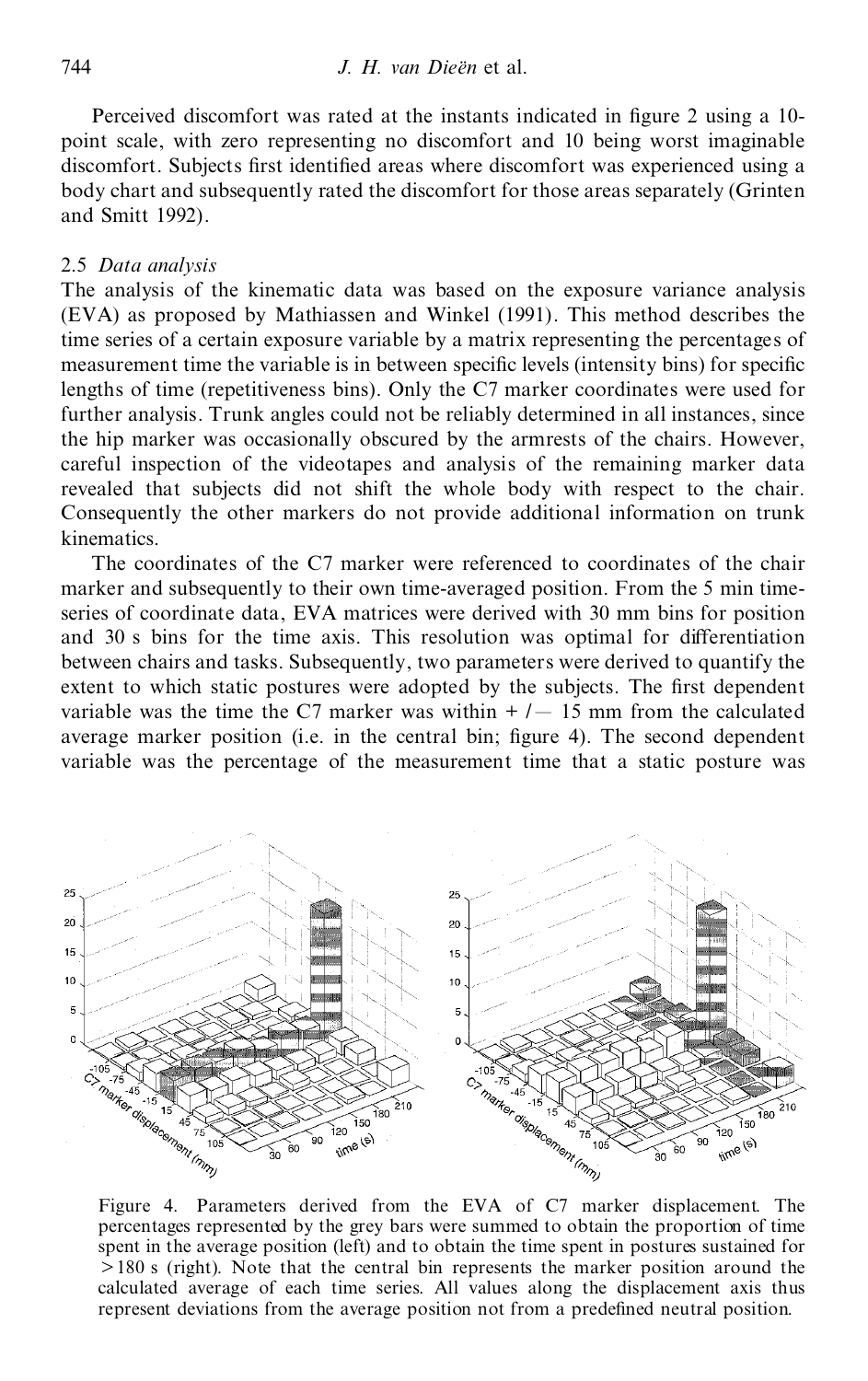adopted, with static defined as the marker remaining within an area with a width of 30 mm for  $> 180$  s uninterrupted (figure 4). Movements within this 30-mm-wide area would correspond to angular excursion of up to about  $3.5^\circ$ .

After storage on disk, EMG data were digitally high-pass filtered at 30 Hz cut-off with a finite impulse response filter to reduce ECG contamination (Redfern *et al.*) 1993). Subsequently the signals were rectified and low-pass filtered at 2.5 Hz (Potvin *et al*. 1996). All signals obtained during the experiments were normalized to the peak value obtained from the maximum isometric trunk extension efforts. From the 5 min time-series, the 50th percentile amplitudes and the percentages of the measurement time during which the amplitudes remained below 0.5% MVC were determined, indicating the central tendency of the muscle activity and the percentage of time of rest, respectively.

The final 10 stature measurements taken before and the first 10 after the task were averaged and the differences between these were used to estimate spinal shrinkage. The remaining measurements were used to check the reproducibility. Standard deviations were calculated for measurements  $1st - 10th$ ,  $2nd - 11th$ , ...,  $11th - 20th$ . All standard deviations were  $\leq 1$  mm both before and after the experiment.

Two-way ANOVA for repeated measures was used to test for effects of task (word processing, CAD and reading) and chair (FA, DA, DB) on kinematic variables. Two-way MANOVA (with four muscles), with Wilk's *k* as the test statistic, was used to test for the effects on EMG variables. Finally, a non-parametric Friedman test was used to test for effects of chair type on shrinkage and discomfort. In the case of significant effects, chair types were compared one by one using a Wilcoxon matched pairs test. For all tests, results were considered significant at  $P < 0.05$ .

#### **3. Results**

The results for the C7 marker displacement are given in table 1. The percentage of time during which the C7 marker was found to lie within a range of 30 mm around the average position was not affected by chair type, nor by the interaction of chair type and task, whereas the task had a significant effect  $(F_{2,16} = 9.5, P = 0.002)$ . Similar results were found for the percentage of measurement time the C7 marker was found to lie within a 30 mm range for  $>$  3 min consecutively. Again only the effect of task was significant ( $F_{2,16} = 9.5$ ,  $P = 0.002$ ). These findings imply that the occurrence of substantial changes in trunk posture was not affected by chair type,

Table 1. Mean (SD) results from the EVA of the C7 marker displacement.

|                                                                                      | Chair DA    | Chair DB    | Chair FA        |
|--------------------------------------------------------------------------------------|-------------|-------------|-----------------|
| Percentage of time with a marker within a range of 30 mm around the average position |             |             |                 |
| <b>CAD</b>                                                                           | 49.8 (18.3) | 56.9 (28.5) | $67.2$ $(23.2)$ |
| Reading                                                                              | 34.9(30.6)  | 23.1(25.7)  | 38.13 (32.9)    |
| Word processing                                                                      | 56.4 (26.6) | 75.5 (13.9) | 55.6 (26.9)     |
| Percentage of time spent in a static posture for $> 180$ s                           |             |             |                 |
| <b>CAD</b>                                                                           | 40.9(22.0)  | 64.7(22.1)  | 56.9 (30.2)     |
| Reading                                                                              | 48.3 (19.0) | 44.7 (22.5) | 53.0 (15.7)     |
| Word processing                                                                      | 37.4 (22.9) | 39.0 (21.9) | 41.0(30.8)      |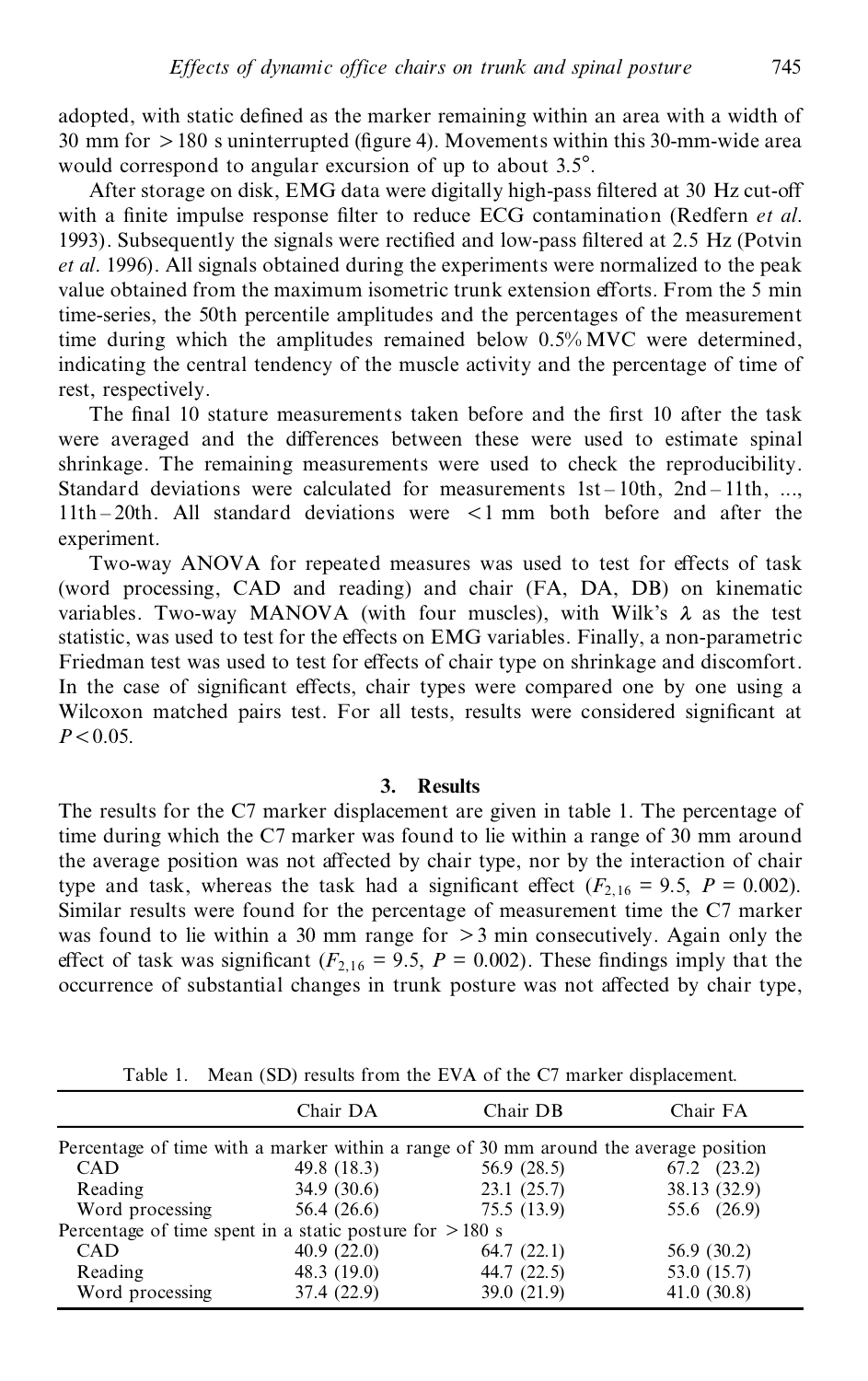whereas it was dependent on the task performed. Most postural changes occurred during the reading task compared to word processing and CAD, as illustrated by a typical example of coordinate data shown in figure 5.

Overall EMG activity was very low with means across subjects not exceeding 2% MVC and individual median amplitudes not exceeding 8% MVC. Median amplitudes of erector spine EMG were not significantly affected by chair type or by activity. The percentage of time that muscle activity was  $\leq 0.5\%$  MVC was independent of chair type but strongly dependent on the task (Wilk's  $\lambda_{4,8} = 0.087$ ,  $P \le 0.001$ ). Univariate tests revealed that this was mainly due to an effect on the left thoracic erector spinae muscle  $(F_{2,18} = 19, P < 0.001)$ , whereas the other muscle showed trends only. Reading showed the largest percentage of observations  $< 0.5\%$  MVC (in left thoracic erector spinae: 8% of measurement time versus 3% in the other two tasks).

Seated work in the experiment produced on average an increase in stature in all conditions. The gains in stature were significant on the dynamic chairs, averaging  $3.3$  mm on the chair DA and  $4.4$  mm on chair DB. On the fixed chair FA the gain in stature averaged 0.06 mm, which was not significantly different from zero. The effect of chair type was significant ( $P = 0.018$ ). Wilcoxon matched pairs tests revealed



Figure 5. Example of the time histories of the C7 marker displacements in each of the three tasks (each window representing data from the same subject using the same chair).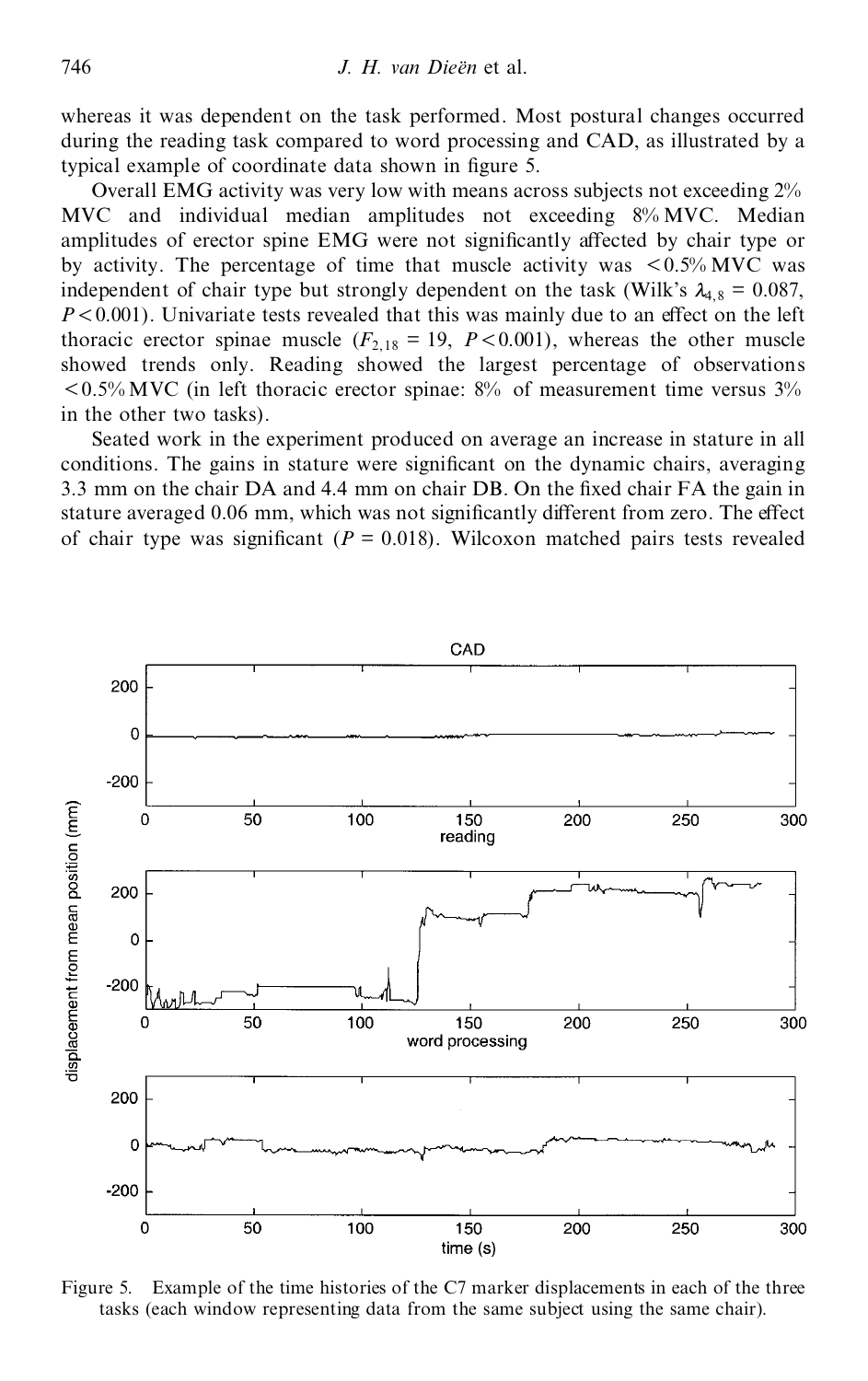significant differences between the fixed chair and both dynamic chairs ( $P = 0.02$  in both cases), with greater increase in stature when using the dynamic chairs, while the difference between the dynamic chairs was not significant.

No increase in subjective discomfort in any body part was reported during the experimental trials.

### **4. Discussion**

The aim of the present study was to investigate effects of dynamic office chairs on the trunk which might potentially affect low back health. Two dynamic office chairs were compared with one fixed chair. The results revealed a potential advantage of the dynamic chairs. Spinal shrinkage measurements showed an increase in stature when working on the dynamic chairs. The increase in stature is explained by recovery of disc height, which can be accounted for by compression being lower during the experimental trial than during preceding activities. Previous studies have shown similar effects of sitting (e.g. Althoff *et al.* 1992, Leivseth and Drerup 1997). One explanation for the effect of dynamic chairs on spinal shrinkage may therefore be that movements made are tracked by the (spring-loaded) back rest, which might in this way provide more eŒective support. One would, however, expect this to be reflected also in a lower median EMG amplitude of the extensor muscles on the dynamic chairs. However, this effect may have been masked through pressure exerted by the back rest on the electrodes, which would lead to an increase in amplitude. Though preliminary testing revealed no such effects, this cannot be totally excluded. In addition, movement can contribute to recovery of disc height (Deursen *et al*. 2001). A stronger gain in stature was reported to occur when using a chair, which imposes cyclic rotatory movements on the spine, compared with a conventional chair (Deursen *et al*. 1999). It is debatable whether, in the present study, the difference between the dynamic chairs and the fixed chair is directly attributable to an increase in movement. Kinematic variables studied were not found to be different between chair types, although small sagittal plane movements of the trunk may have been missed with the present analysis technique. However, analysing the data with a higher spatial resolution than the 30 mm bins used did not affect the conclusion and also the cut-off point for static postures (set at 180 s) did not substantially influence the results. The absence of an effect of chair type on trunk kinematics is to some extent supported by Jensen and Bendix (1992). This study, focusing on chairs with more limited dynamic possibilities as compared to the present study, also found no effects on sagittal plane trunk kinematics. It should be kept in mind that movements of the lumbar spine may remain undetected by the measurement method used, especially when occurring primarily in the transversal or frontal plane. Since movements in the transversal plane of small amplitude  $(0.5^{\circ}$ torsion) have an effect on intradiscal pressure and disc height (Deursen *et al.* 2001), the influence of the movement can also not be excluded.

In conclusion, the stronger increase in stature observed after working on the dynamic chairs as compared with the fixed could be due to better trunk support or small effects on trunk kinematics. The increase in stature is to be interpreted as a positive effect, in view of the fact that it reflects an influx of fluids and consequently nutrients into the avascular disc (Urban and McMullin 1988).

A large variety of dynamic chairs are available. Two of these were selected for this study, mainly based on the high frequency of their use. No differences were demonstrated between the two dynamic chairs tested.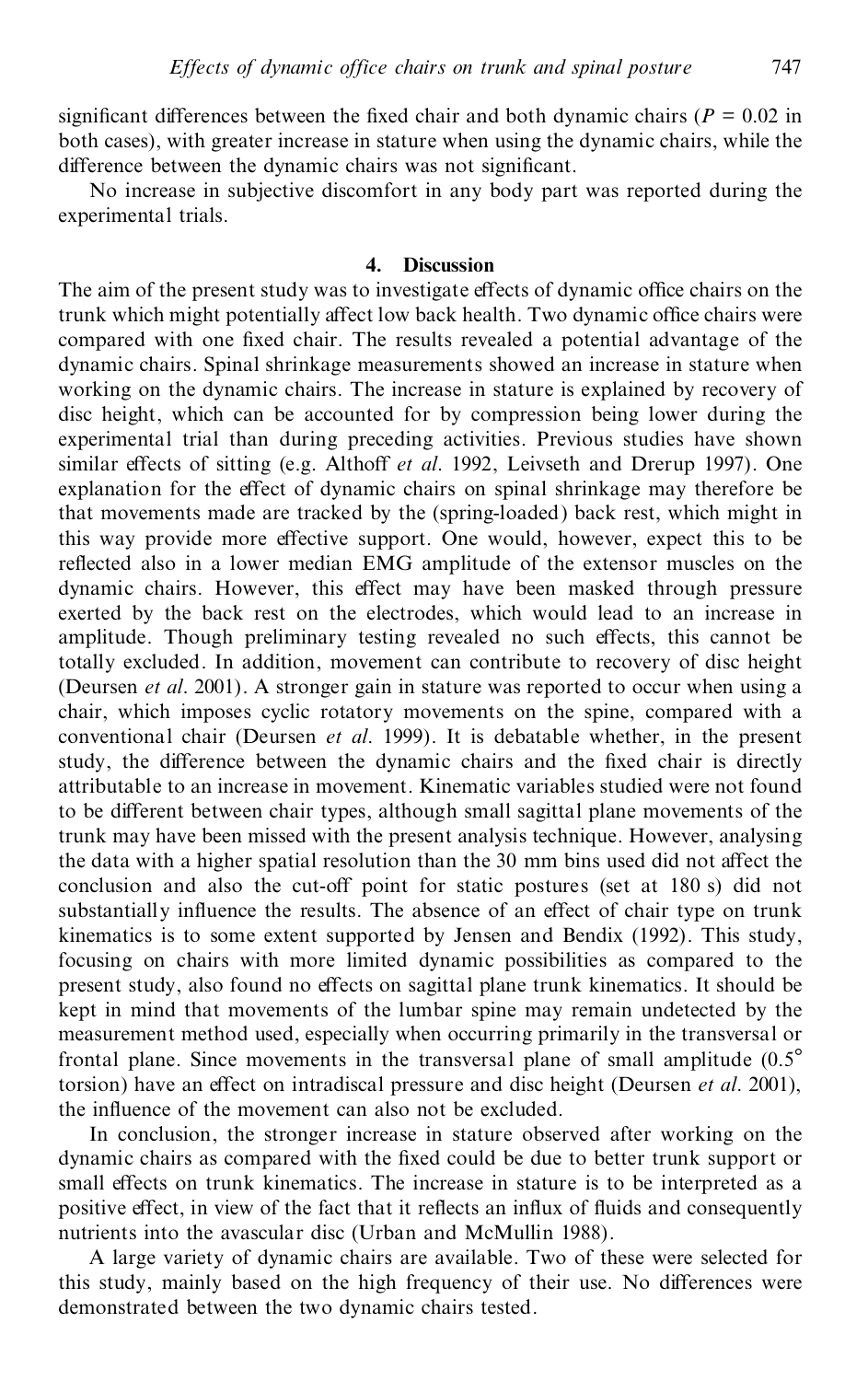Extrapolation of these laboratory results to real life office work should be taken with caution. The finding of a significant effect of chair type on spinal length change might be related to the 'extremely' static test situation (as compared with real life), where people were not allowed to stand during the  $3$  h. On the other hand, the effect might be even more pronounced in real life, as the testing period was quite short in comparison to an 8 h working day. Another issue to be mentioned is that the subjects were not familiarized with sitting on dynamic chairs. In addition, the period to become accustomed to the chairs was short in this study. Therefore it remains unknown whether a longer period to get used to the chairs would have led to other results.

The effect on stature change might lead to the conclusion that dynamic chairs, like the ones used in this study, should be advocated. However, it is the authors' experience that many of the dynamic chairs used in practice are not used in the proper way. It is not uncommon to see dynamic chairs being used while locked in one position. The introduction of dynamic chairs probably needs to be accompanied by careful instruction or even training of the future user. Another option in this respect might be offered by chairs promoting passive movement such as described by Deursen *et al.* (1999). Potential health effects of dynamic chairs or chairs providing passive motion need to be confirmed in field studies.

An important finding in the present study was the pronounced effect of task on kinematic and EMG variables as compared with the effects of chair type. It should be realized that the present study compared three chairs which each fulfilled most ergonomic criteria, and subjects were not specifically instructed or trained to use the dynamic possibilities of the chairs. Nevertheless, these results point in the direction that ergonomic measures in the office environment should address the design of functions maybe more than the design of the workplace. It is in this respect worrying that the physical characteristics of many tasks become more similar as more tasks are performed through interaction with a computer. It should be kept in mind though that the present study focused on one aspect of workplace design only.

#### **5. Conclusions**

When performing word-processing, reading and CAD work on two dynamic chairs, spinal shrinkage measurements showed a larger stature gain, as compared with when working on a chair with a fixed seat and back rest. Trunk kinematics and erector spinae EMG were strongly affected by the task performed but not by the chair type. These results imply that dynamic office chairs offer a potential advantage over fixed chairs with respect to trunk loading, but the effects of task design may be more pronounced.

#### **Acknowledgements**

The authors acknowledge the support of ASPA Kantoorinrichting. They also thank Frank Heijligers and Eva Janssen (student in Human Movement Technology, The Hague) for their assistance in performing the experiments.

#### **References**

ALTHOFF, I., BRINCKMANN, P., FROBIN W., SANDOVER, J. and BURTON, K. 1992. An improved method of stature measurement for quantitative determination of spinal loading, *Spine*, **17,** 682 – 693.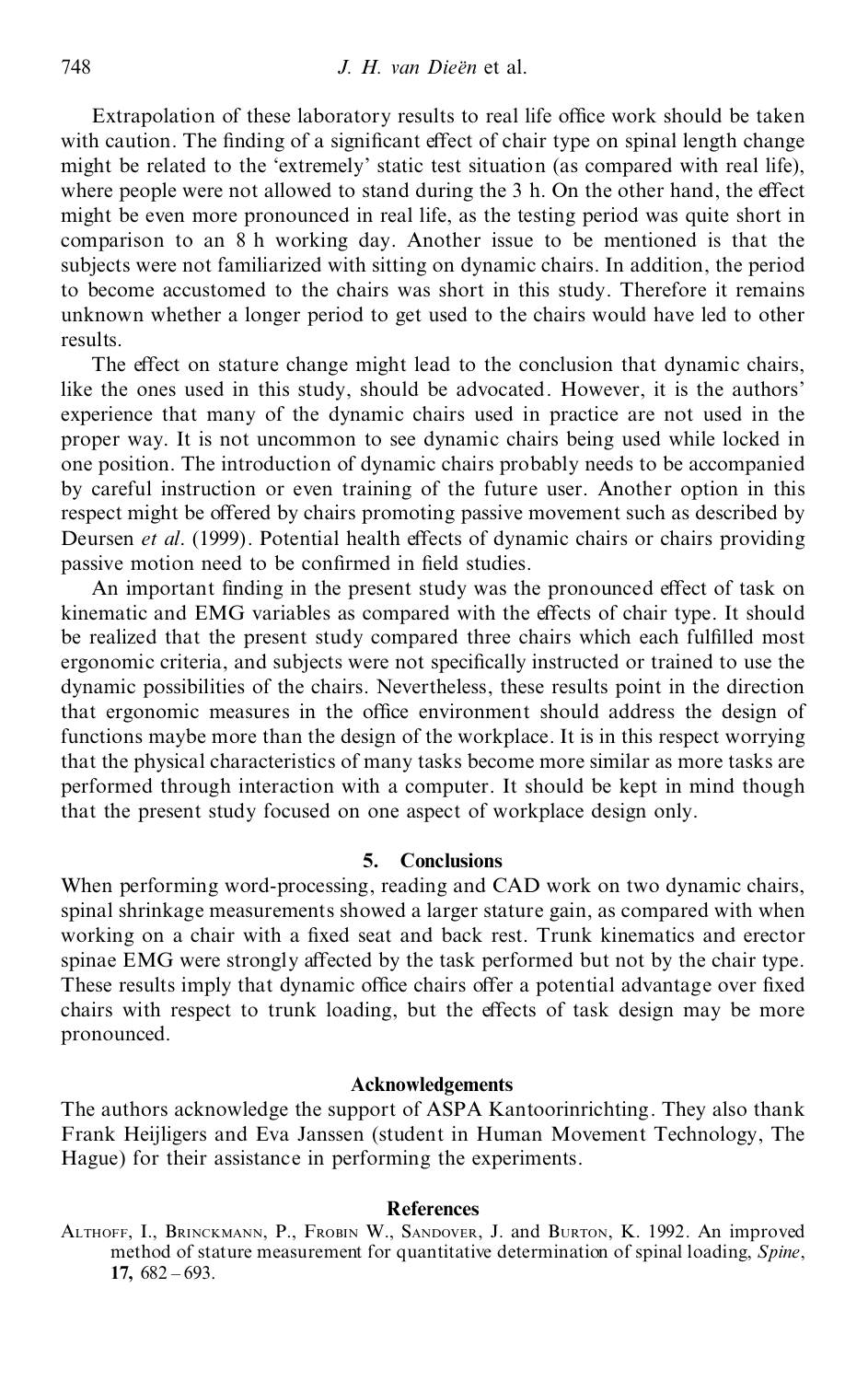- ANDERSSON, G. B. J., ÖRTENGREN, R., NACHEMSON, A. and ELFSTRÖM, G. 1974. Lumbar disc pressure and myo-electric back muscle activity during sitting, *Scandinavian Journal of*  $Rehabilitation$   $Medicine$ ,  $6$ ,  $101-121$ .
- DEURSEN, D. L. <sup>V</sup>., GOOSSENS, R. H. M., EVERS, J. J. M., HELM, F. C. T. <sup>V</sup>. D. and DEURSEN, L. L. J. M. 1999. Length of the spine while sitting on a new concept for an office chair, *Applied Ergonomics*, 31, 95-98.
- DEURSEN, D. L. V., SNIJDERS, C. J., DIEËN, J. H. V., KINGMA, I. and DEURSEN, L. L. J. M. v. 2001, Passive vertebral rotation causes instantaneous depressurization of the nucleus pulposus, *Journal of Biomechanics*, 34, 405 - 408.
- DIEEÈN, J. H. v., CREEMERS, M., DRAISMA, I., TOUSSAINT, H. M. and KINGMAD, I. 1994, Repetitive lifting and spinal shrinkage, effects of age and lifting technique, *Clinical Biomechanics*, **9**,  $367 - 374.$
- DIEEÈN, J. H. v., OUDE VRIELINK, H. H. E. and TOUSSAINT, H. M. 1993, An investigation into the relevance of the pattern of temporal activation with respect to erector spinae muscle endurance, *European Journal of Applied Physiology*, **66,**  $70-75$ .
- EKLUND, J. A. E. and CORLETT, N. 1984. Shrinkage as a measure of the effect of load on the spine, *Spine*, **9**, 189 – 194.
- EKLUND, J. A. E. and CORLETT, E. N. 1987, Evaluation of spinal loads and chair design in seated work tasks, *Clinical Biomechanics*, 2, 27 - 33.
- EVANS, W., JOBE, W. and SEIBERT, C. 1989, A cross-sectional prevalence study of lumbar disc degeneration in a working population, *Spine*, **14,**  $60 - 64$ .
- GRINTEN, M. P. v. d. and SMITT, P. 1992, Development of a practical model for measuring body part discomfort, in S. Kumar (ed.), *Advances in Industrial Ergonomics and Safety IV* (London: Taylor & Francis),  $311 - 318$ .
- HÄGG, G. 1991, Static work loads and occupational myalgia  $-$ a new explanation model, in P. A. Anderson, D. J. Hobart and J. V. DanoŒ(eds), *Electromyographical kinesiology* (Amsterdam: Elsevier),  $141 - 143$ .
- HALES, T. R. and BERNARD, B. P. 1996, Epidemiology of work-related musculoskeletal disorder, *Orthopedic Clinics of North America*, 27, 679 - 709.
- HOLM, S., MAROUDAS, A., URBAN, J. P., SELSTAM, G. and NACHEMSON, A. 1981, Nutrition of the intervertebral disc: solute transport and metabolism, *Connective Tissue Research*, **8,**  $101 - 119.$
- JENSEN, C. V. and BENDIX, T. 1992, Spontaneous movements with various seated workplace adjustments, *Clinical Biomechanics*, 7, 87-90.
- KINGMA, I., DIEEÈN, J. H. v., NICOLAY, K., MAAT, J. J. and WEINANS, H. 2000, Monitoring water content in deforming intervertebral disc tissue by finite element analysis of MRI data, *Magnetic Resonance Imaging in Medicine*, 44, 650 – 654.
- KRAEMER, J., KOLDITZ, D. and GOWIN, R. 1985, Water and electrolyte content of human intervertebral discs under variable load, *Spine*, 10, 69 – 71.
- KROEMER, K. H. E. 1994, Sitting (or standing?) at the computer workplace, in R. Leuder and K. Noro (eds), *Hard Facts about Soft Machines* (London: Taylor & Francis), 181–191.
- LEIVSETH, T. and DRERUP, B. 1997, Spinal shrinkage during work in a sitting posture compared to work in a standing posture, *Clinical Biomechanics*, 12, 409 - 418.
- MAROUDAS, A., STOCKWELL, R. A., NACHEMSON, A. and URBAN, J. P. G. 1975, Factors involved in the nutrition of the human lumbar intervertebral disc: cellularity and diffusion of glucose *in vitro*, *Journal of Anatomy*,  $120$ ,  $113 - 130$ .
- MATHIASSEN, S. E. and WINKEL, J. 1991, Quantifying variation in physical load using exposure vs time data, *Ergonomics*, **34,**  $1455 - 1468$ .
- McGILL, S. M., HUGHSON, R. L. and PARKS, K. 2000, Lumbar erector spinae oxygenation during prolonged contractions: implications for prolonged work, *Ergonomics*, 43, 486 -493.
- MIEDEMA, M. C., EIKHOUT, S. and DELLEMAN, N. J. 1999, Dynamiek in kantoorstoelen, *Tijdschrift* voor *Ergonomie*, 24, 2-8.
- POTVIN, J. R., NORMAN, R. W. and McGILL, S. M. 1996, Mechanically corrected EMG for the continuous estimation of erector spinae muscle loading during repetitive lifting, *European Journal of Applied Physiology*,  $74$ ,  $119 - 132$ .